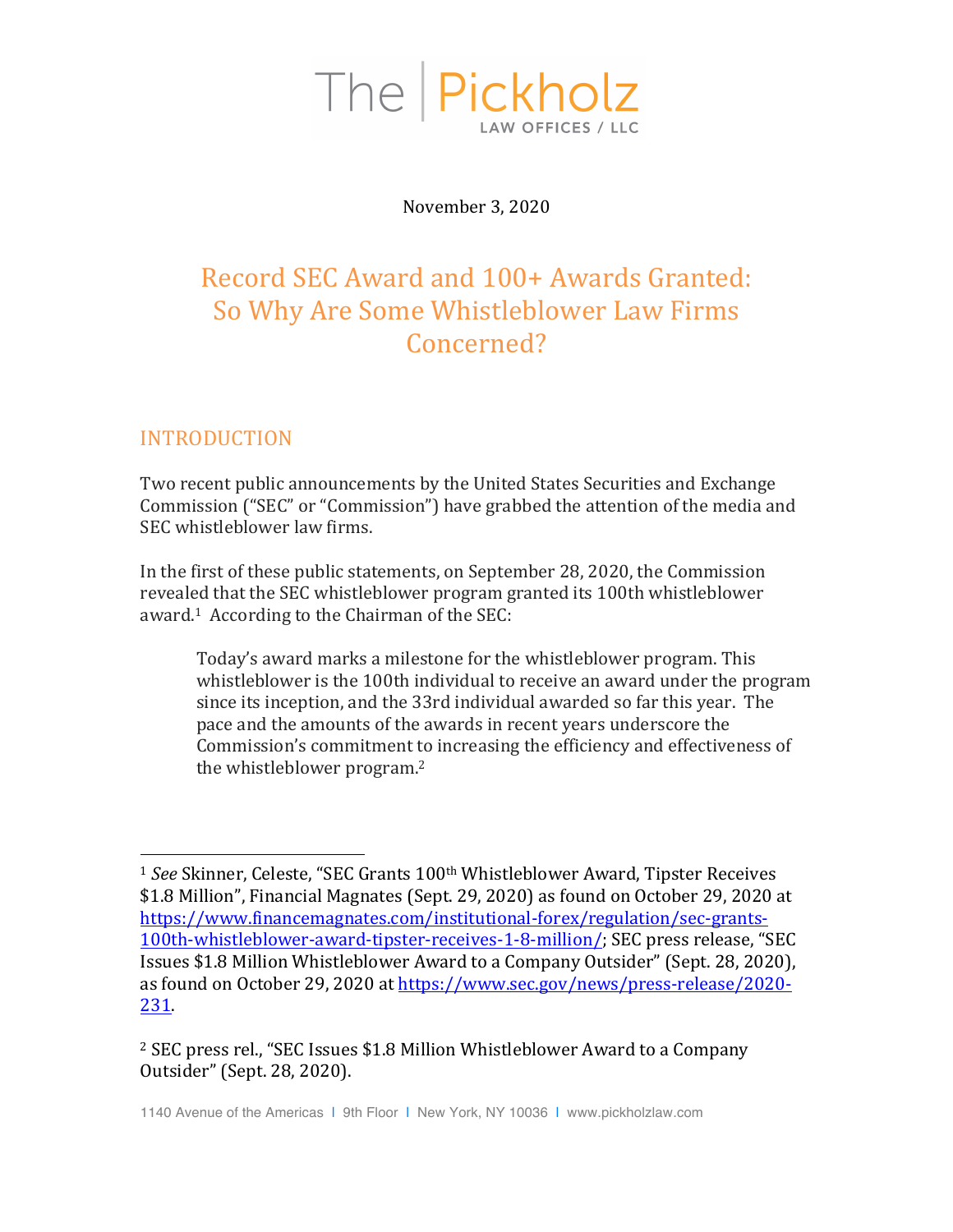

Approximately three weeks later, on October 22, 2020, the SEC announced that it granted a \$114 million whistleblower award.<sup>3</sup> That award was by far the largest SEC whistleblower award granted to date.<sup>4</sup> The SEC Chairman commented on this milestone as well:

Today's milestone award is a testament to the Commission's commitment to award whistleblowers who provide the agency with high-quality information.... Whistleblowers make important contributions to the enforcement of securities laws  $\ldots$ <sup>5</sup>

These two announcements would appear to be tremendous milestones that should be encouraging to whistleblower law firms. So why have they been generating controversy? The answer lies in the timing of these awards and announcements in relation to the recent amendments to the SEC's rules implementing its whistleblower program.

# WHY SOME WHISTLEBLOWER LAW FIRMS ARE CONCERNED ABOUT THE NEW AMENDMENTS TO THE SEC WHISTLEBLOWER RULES

To understand the concerns being expressed by some whistleblower law firms, a bit of history is required. The SEC whistleblower program was created in 2010 as part of the Dodd-Frank Act.<sup>6</sup> Approximately one year later, the SEC enacted its implementing rules for the whistleblower program.<sup>7</sup>

<sup>5</sup> *Id*.

<sup>6</sup> The Dodd-Frank Wall Street Reform and Consumer Protection Act, Section 21F of the Securities Exchange Act of 1934, 15 U.S.C.  $\S$  78u-6.

<sup>&</sup>lt;sup>3</sup> Order Determining Whistleblower Award Claim, Sec. Exch. Act. Rel. No. 90247, Whistleblower Award Proc. No. 2021-2 (Oct. 22, 2020), as found on October 29, 2020 at https://www.sec.gov/rules/other/2020/34-90247.pdf.

<sup>&</sup>lt;sup>4</sup> See SEC press release, "SEC Issues Record \$114 Million Whistleblower Award" (Oct. 22, 2020) as found on October 29, 2020 at https://www.sec.gov/news/pressrelease/2020-266.

<sup>&</sup>lt;sup>7</sup> Federal Register, Vol. 76, No. 113, at 34300 (June 13, 2011), as found on October 29, 2020 at https://www.govinfo.gov/content/pkg/FR-2011-06-13/pdf/2011-13382.pdf.

<sup>1140</sup> Avenue of the Americas | 9th Floor | New York, NY 10036 | www.pickholzlaw.com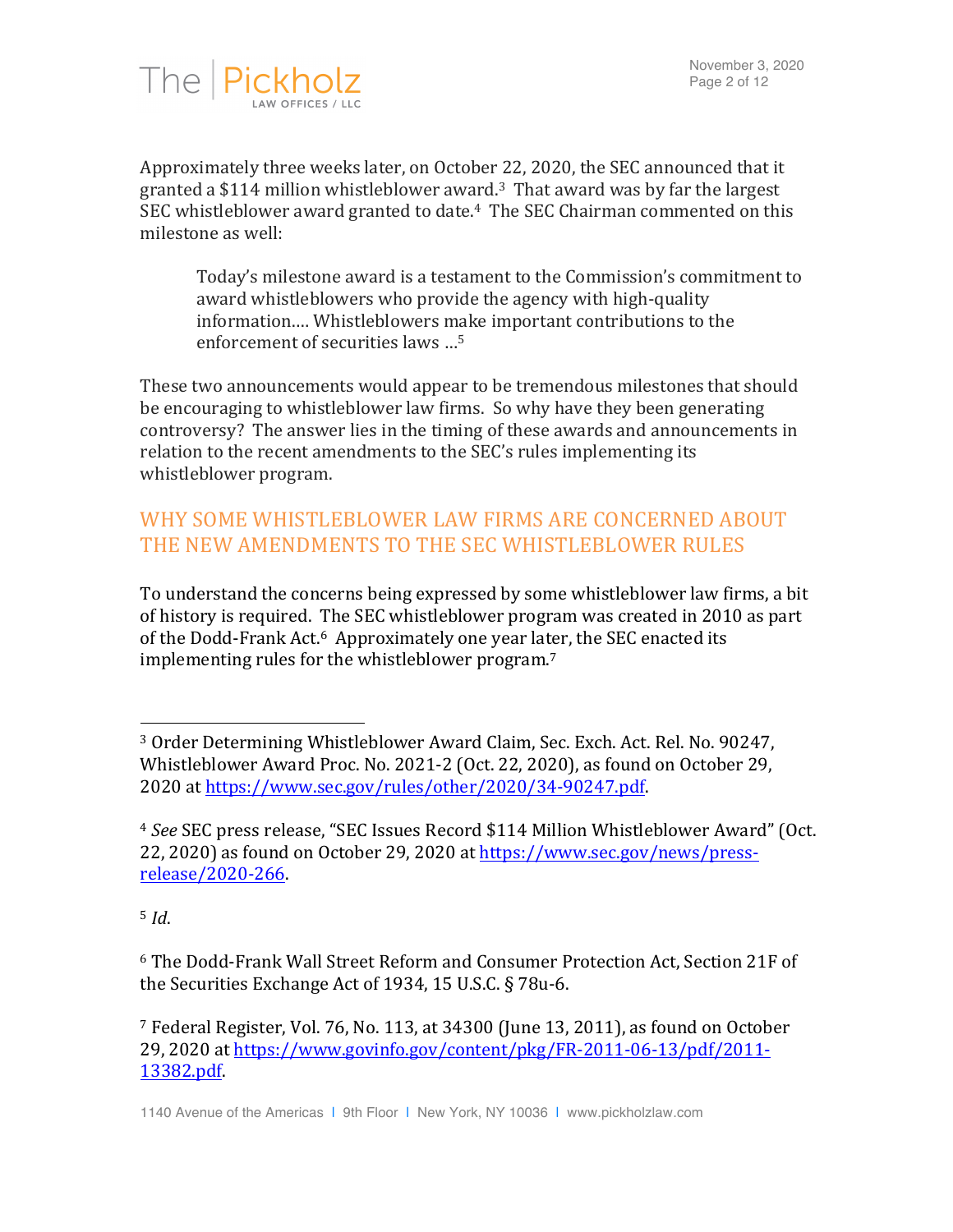

For approximately the next seven years, those rules remained unchanged until, on June 28, 2018, the SEC published proposed amendments to its whistleblower rules. $8$ Over the ensuing two-plus years, much criticism was levied toward the proposed amendments. 

One of the most highly publicized and criticized proposals was what many classified as a "cap" on SEC whistleblower rewards. According to that proposed amendment, for enforcement actions in which the SEC collected more than \$100 million, it would be allowed to reduce a whistleblower's award to an amount that the Commission in its discretion deemed to be "reasonably necessary", so long as the final award still fell within the  $10\%$  -  $30\%$  range mandated by the Dodd-Frank Act. The concept of capping SEC whistleblower awards was criticized by whistleblowers, whistleblower law firms, SEC whistleblower attorneys, United States Senators from both political parties,<sup>9</sup> and many others.

On September 23, 2020, the Commission voted to approve the final amendments to the SEC whistleblower rules.<sup>10</sup> Those final amendments were to become effective thirty days after publication in the Federal Register,<sup>11</sup> which meant as early as October 23, 2020.

Although the Commission dropped the proposed "cap" rule from the final amendments, the Commission asserted its authority to issue awards denominated in

https://www.banking.senate.gov/imo/media/doc/Ltr\_to\_Chair\_Clayton\_WB\_rule\_0\_ 9172020.pdf; Letter from Senator Charles E. Grassley, Chairman of the U.S. Senate Committee on the Judiciary to SEC Chairman (Sept. 18, 2018), as found on October 29, 2020 at https://www.sec.gov/comments/s7-16-18/s71618-4373264-175545.pdf.

<sup>10</sup> See SEC press release, "SEC Adds Clarity, Efficiency and Transparency to Its Successful Whistleblower Award Program" (Sept. 23, 2020), as found on October 29, 2020 at https://www.sec.gov/news/press-release/2020-219.

<sup>11</sup> See final amendments to Whistleblower Program Rules, Dates section, as found on October 29, 2020 at https://www.sec.gov/rules/final/2020/34-89963.pdf.

<sup>&</sup>lt;sup>8</sup> Federal Register, Vol. 83, No. 140, at 34702 (July 20, 2018), as found on October 29, 2020 at https://www.federalregister.gov/documents/2018/07/20/2018- 14411/whistleblower-program-rules.

<sup>&</sup>lt;sup>9</sup> *See, e.g.*, Letter from six U.S. Senators to SEC Chairman (Sept. 17, 2020), as found on October 29, 2020 at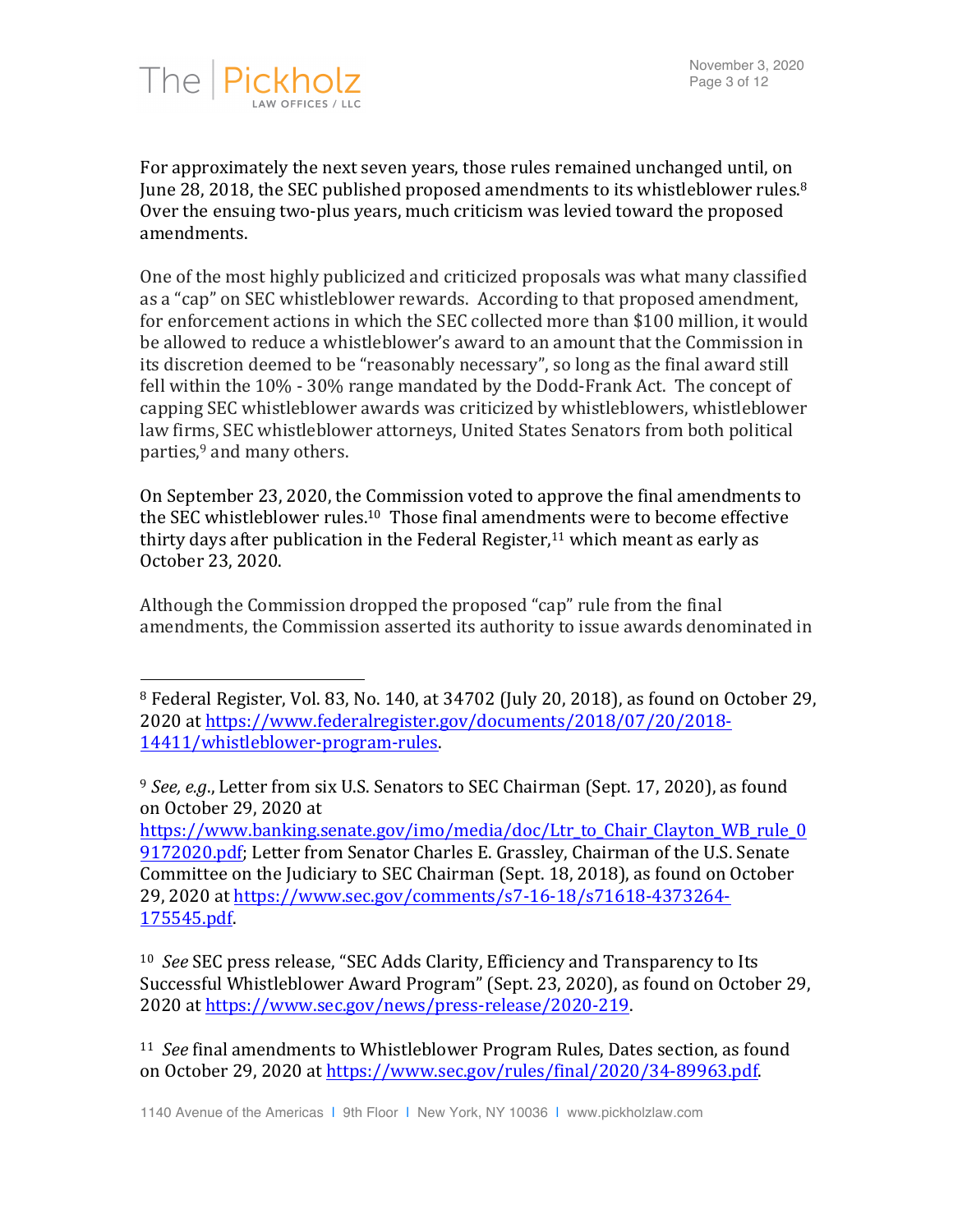

dollar figures rather than in percentages.<sup>12</sup> This led some whistleblower law firms to question whether this is merely a procedural clarification as the Commission's commentary suggests, or whether it is really a backdoor way to slide in a discretionary cap on whistleblower awards under a different name.

The fear that those whistleblower law firms have is that the SEC could determine that a particular whistleblower would satisfy its historical criteria entitling him or her to a particular percentage award, but then, rather than issuing an award in percentage terms, instead issue an award denominated in a flat dollar amount that is lower than that percentage would have dictated, in essence imposing a cap or "knock down".

### WHY SOME WHISTLEBLOWER LAW FIRMS ARE CONCERNED ABOUT THE TIMING OF THE RECENT MILESTONE AWARDS

Some SEC whistleblower attorneys have noted that the Commission's announcement of its  $100<sup>th</sup>$  whistleblower award came just five days after the Commission voted to pass its controversial amendments to the SEC whistleblower rules. 

Other SEC whistleblower attorneys have pointed out that the Commission granted the record  $$114$  million award on October 22, 2020, just one day shy of when the new amended rules could have first become effective.

The fear that some whistleblower law firms have is that the Commission planned the timing of these awards and announcements either to distract attention away from the vote to pass the amended rules and their becoming effective, or to counteract any negative publicity garnered by the final amendments.

Given the initial shock over the Commission's original "cap" proposal and the ensuing two-plus year fight to prevent it from being implemented, it is understandable why those concerns have arisen. However, in the interests of objectivity, it might be worthwhile to examine whether possible alternative explanations might exist.

## THE COMMISSION WOULD NOT NEED TO DENOMINATE WHISTLBLOWER AWARDS IN DOLLARS TO "CAP" THEM

The Dodd-Frank Act mandates that the combined SEC whistleblower awards granted to all eligible SEC whistleblowers for a particular "Covered Action" must

 

<sup>12</sup> *See id.* at 10, 152.

<sup>1140</sup> Avenue of the Americas | 9th Floor | New York, NY 10036 | www.pickholzlaw.com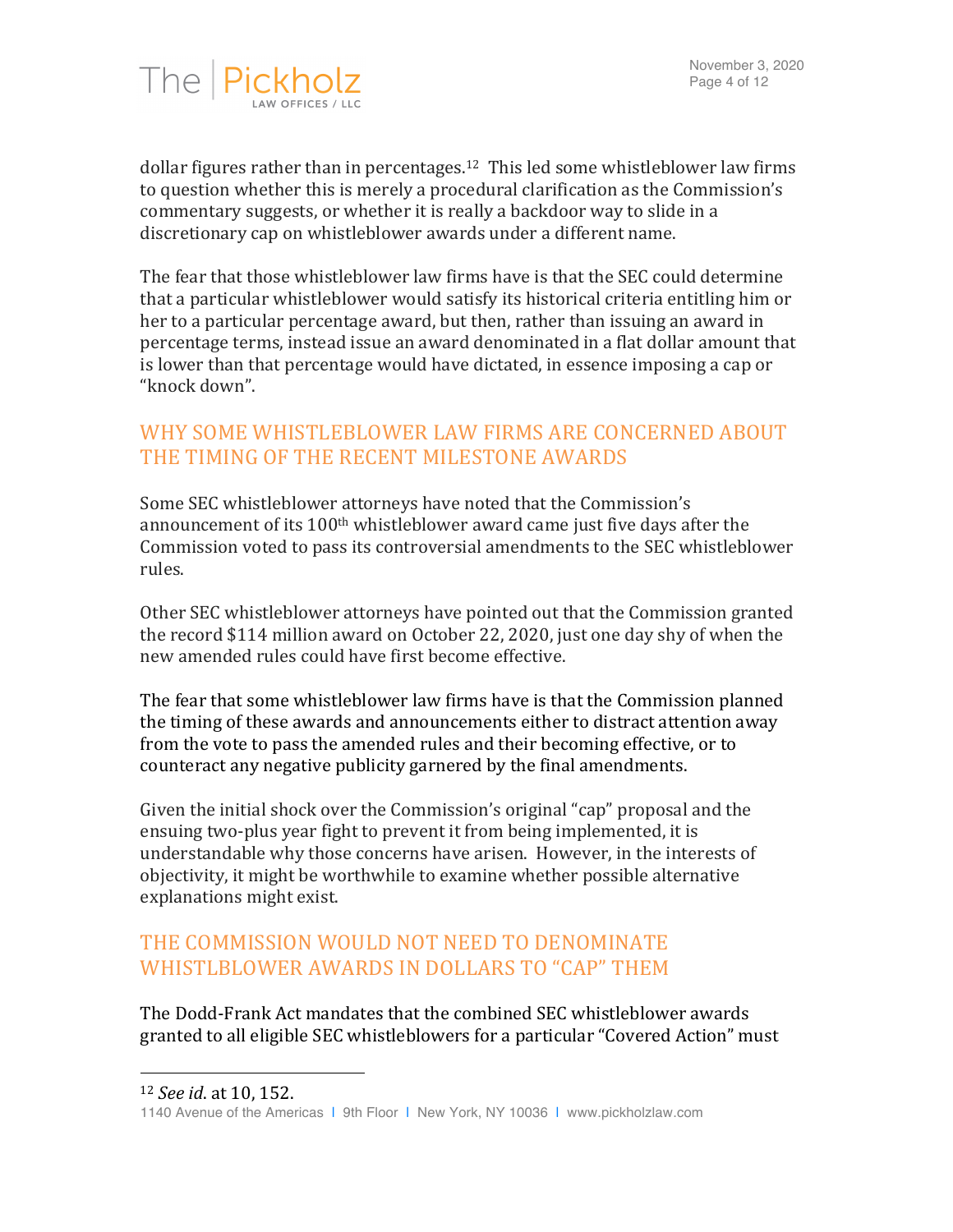

total between  $10\%$  -  $30\%$  of the monetary sanctions collected by the SEC in that Covered Action.<sup>13</sup> So long as the combined awards in the aggregate fall within that range, the Commission already has discretion to determine the specific amount(s) of each individual SEC whistleblower award granted.<sup>14</sup> Since the SEC whistleblower program was first created, the Commission has determined the percentage amounts of awards "based on the particular facts and circumstances of each case" and not "based on any predetermined mathematical formula".<sup>15</sup>

For ten years, the Commission had determined those percentage award amounts during closed-door hearings. Whistleblowers and their SEC whistleblower attorneys are permitted to submit arguments and evidence in their written award applications on Forms WB-APP, which are reviewed during those closed-door hearings. However, award applicants and their counsel do not have the right to appear at those hearings or to present oral argument.<sup>16</sup>

As a result, to date there has been nothing to prevent the Commission from assigning to a whistleblower a percentage award figure lower than the percentage that the whistleblower may have actually deserved based on the award factors used historically or based on prior comparable award determinations. Therefore, if it were the Commission's intention to surreptitiously knock down or "cap" whistleblower awards, it could already do so by manipulating the award percentages it assigns. The Commission would not need to issue awards denominated in dollar figures to do so.

In light of the foregoing, while the Commission's pronouncement regarding dollardenominated awards could have been premised on a desire to secretly "cap" large

 $13$  15 U.S.C. §78u-6(b)(1).

 $14$  15 U.S.C. §78u-6(c)(1)(A).

 

<sup>15</sup> SEC 2018 Annual Report to Congress on the Dodd-Frank Whistleblower Program (Nov. 15, 2018) at 14.

<sup>16</sup> Whistleblowers and their attorneys can request a meeting with the SEC's Office of the Whistleblower ("OWB"), but not with the Claims Review Staff ("CRS") that makes the preliminary award determination or with the Commission when challenging a preliminary determination by the CRS. The OWB has sole discretion to grant or deny a request for a meeting with it.  $17$  C.F.R.  $\S$ 240.21F-10(e)(1)(ii); *see* also SEC 2019 Annual Report to Congress on the Dodd-Frank Whistleblower Program (Nov. 15, 2019) at 14 ("A claimant also has 30 calendar days to request a meeting with OWB, which OWB may grant at its discretion").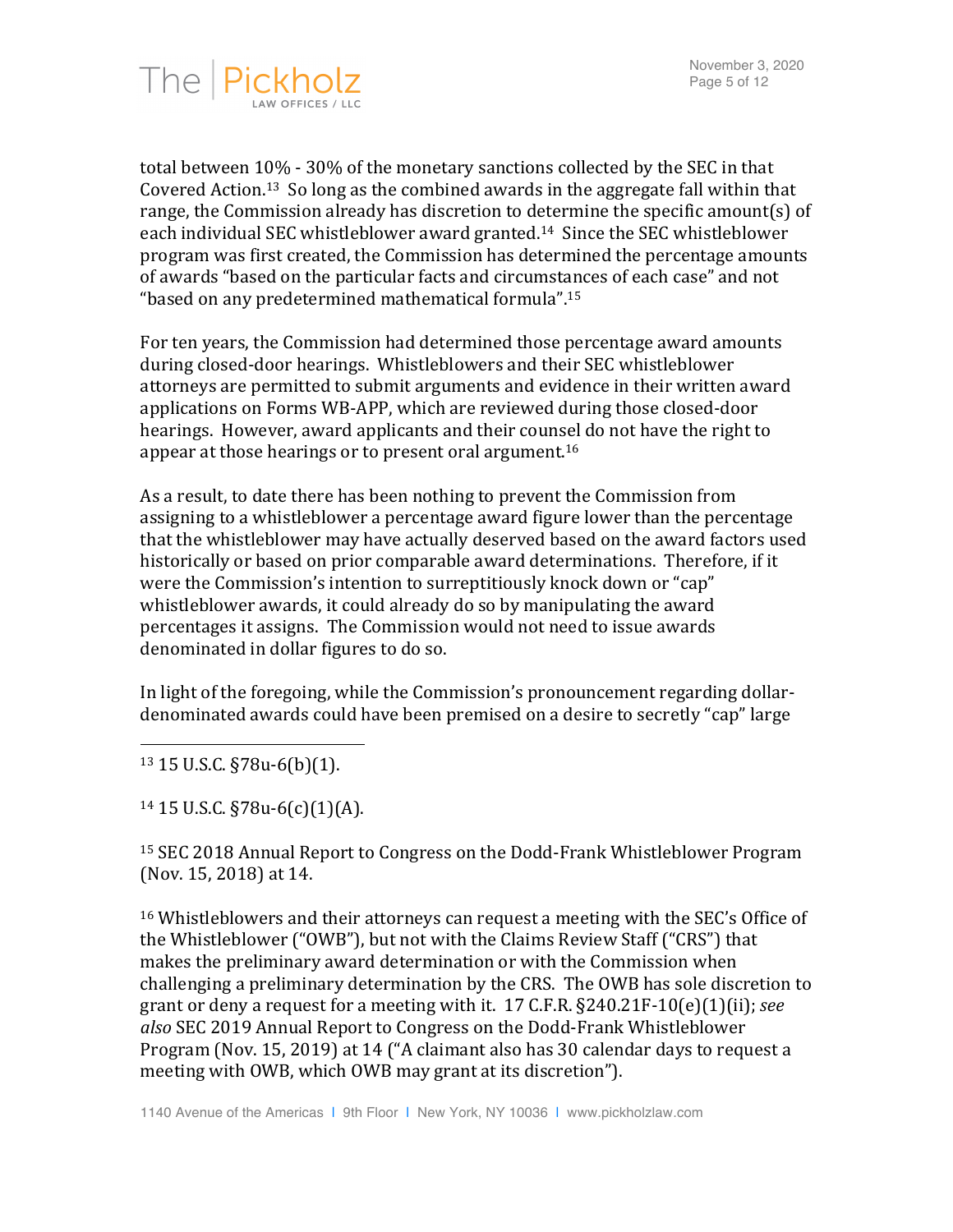

awards under a different name or by a different method, as some attorneys at whistleblower law firms have posited, it is also equally possible that the guidance was issued for administrative or procedural purposes as the Commission indicated in its commentary to the amended rules. $17$ 

## CRITICIZING THE SEC FOR LENGTHY DELAYS IN DETERMINING AWARDS AND FOR GRANTING ITS 100th AWARD

While on the one hand lauding the Commission's announcement that it had granted its  $100<sup>th</sup>$  award, some whistleblower law firms also quietly wondered whether the timing of that announcement less than one week after the Commission voted to approve its amended rules was designed to detract media attention away from that vote. Such skepticism may be understandable given the lengthy and contentious history of these whistleblower amendments.

However, as a side consideration, for a long time whistleblower law firms have been urging the Commission to accelerate its claims determination process, which in many cases has taken several years from the date when the award applications were submitted to the date of the final award determinations. The Commission has recognized the lengthy delays and has stated (or at least implied) that it is trying to reduce the amount of time that it takes to determine award applications.<sup>18</sup>

The SEC's September 28, 2020 press release announced the granting of the SEC whistleblower program's milestone  $100<sup>th</sup>$  award. The alternative to making that announcement would have been to delay the granting of that award until some later time, which begs the question of how long would have supposedly been appropriate? Moreover, holding off on announcing the  $100<sup>th</sup>$  award would have backed-up other pending award applications and delayed the announcements of other pending awards, because the next award would have been the  $100<sup>th</sup>$  award regardless of to whom it were issued. As it turned out, in the month following the

<sup>&</sup>lt;sup>17</sup> *See* Final amendments to Whistleblower Program Rules at 47-49, Section II.D (Sept. 23, 2020) (Description of Final Rule Amendments, Rule 21F-6).

<sup>&</sup>lt;sup>18</sup> *See, e.g.*, SEC press release, "SEC Adds Clarity, Efficiency and Transparency to Its Successful Whistleblower Award Program" (Sept. 23, 2020) (quoting SEC Chairman as stating, "Today's rule amendments will help us get more money into the hands of whistleblowers, and at a faster pace").

<sup>1140</sup> Avenue of the Americas | 9th Floor | New York, NY 10036 | www.pickholzlaw.com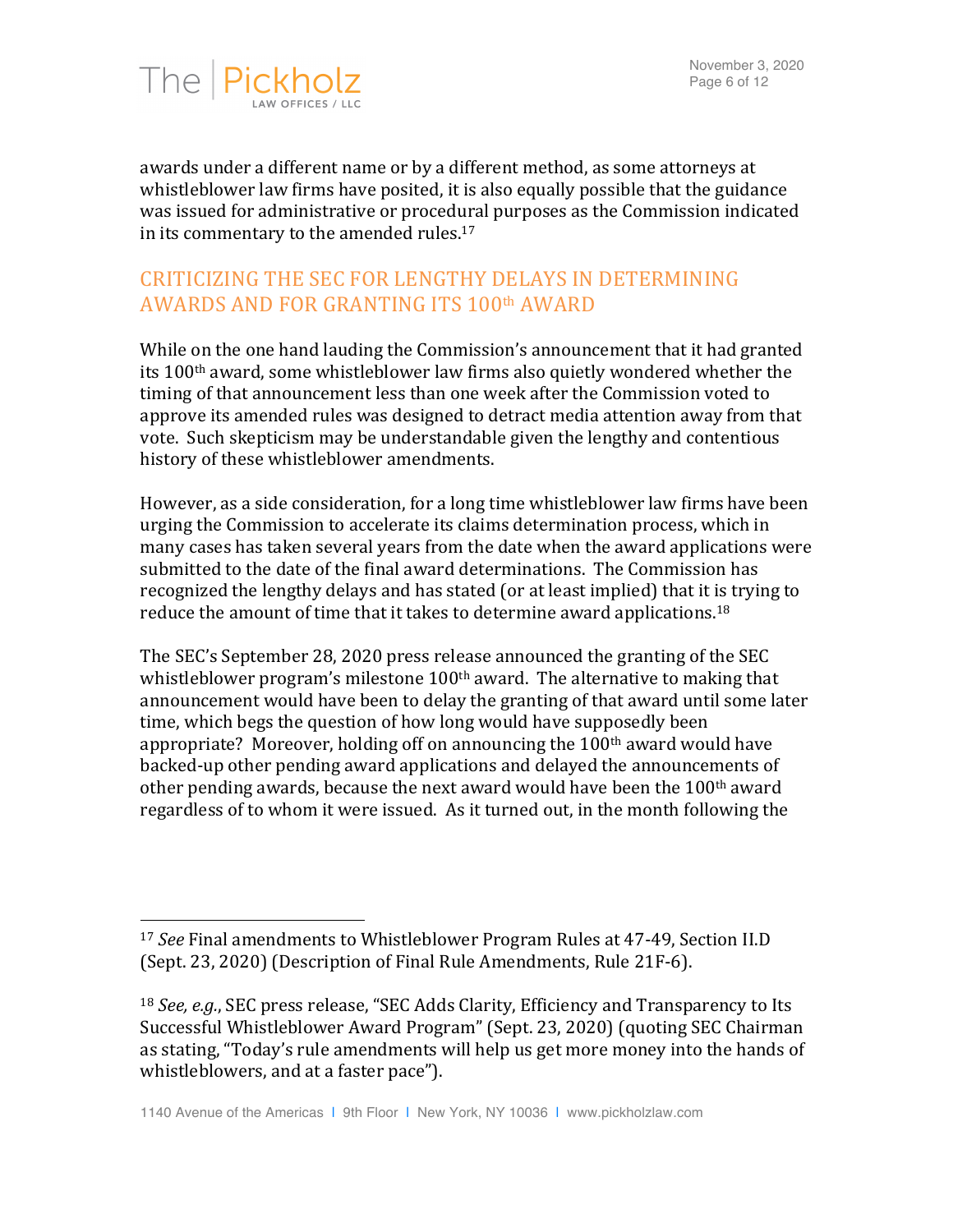

September 28 press release, the Commission granted whistleblower awards to nine more people (as of October 29, 2020).<sup>19</sup>

While the SEC whistleblower program's  $100<sup>th</sup>$  award may have been fortuitous, or timed, or both, it seems a bit mercurial to criticize the Commission for granting it.

# IF THE SEC TIMED ITS ANNOUNCMENT OF THE \$114 MILLION AWARD. IT MAY HAVE DONE SO FOR A POSITIVE REASON

Most whistleblower law firms were happy to see the granting of the record \$114 million award. However, some whistleblower law firms also questioned whether the Commission had timed that announcement for October 22, 2020, the day before the new amendments could have first gone into effect, for public relations purposes to draw attention away from those amendments and to preempt any potential rekindled media interest in them the next day.

As with the announcement of the  $100<sup>th</sup>$  award, it is possible that the timing of the \$114 million award was simply fortuitous for the Commission, or the timing could have been partially orchestrated, or both. If the SEC did time this announcement, that would not necessarily mean that it did so for the purposes described above or for any other ominous reason.

The Commission has been aware of the controversy, and even fear, that has surrounded its controversial "cap" proposal for the past two-plus years. One possibility is that, if the SEC timed the announcement of this record award, it may have done so to reassure everyone that it is not going to surreptitiously knock down or cap large whistleblower awards, and to provide at least one example that it will continue to grant large awards -- in this case an extremely large award -- where merited. 

# NEW INTERPRETIVE GUIDANCE REGARDING "INDEPENDENT ANALYSIS" ALSO CAUSES CONCERN FOR SOME WHISTLEBLOWER LAW FIRMS

Among other types of information, an SEC whistleblower can receive credit for providing the Commission with his or her own "independent analysis". The SEC whistleblower rules define "independent analysis" to mean a whistleblower's own

<sup>&</sup>lt;sup>19</sup> *See* SEC Press Rel. Nos. 2020-239 (Sept. 30, 2020) (awards to 2 individuals), 2020-240 (Sept. 30, 2020) (awards to 4 individuals), 2020-255 (Oct. 15, 2020), 2020-266 (Oct. 22, 2020), and 2020-270 (Oct. 29, 2020).

<sup>1140</sup> Avenue of the Americas | 9th Floor | New York, NY 10036 | www.pickholzlaw.com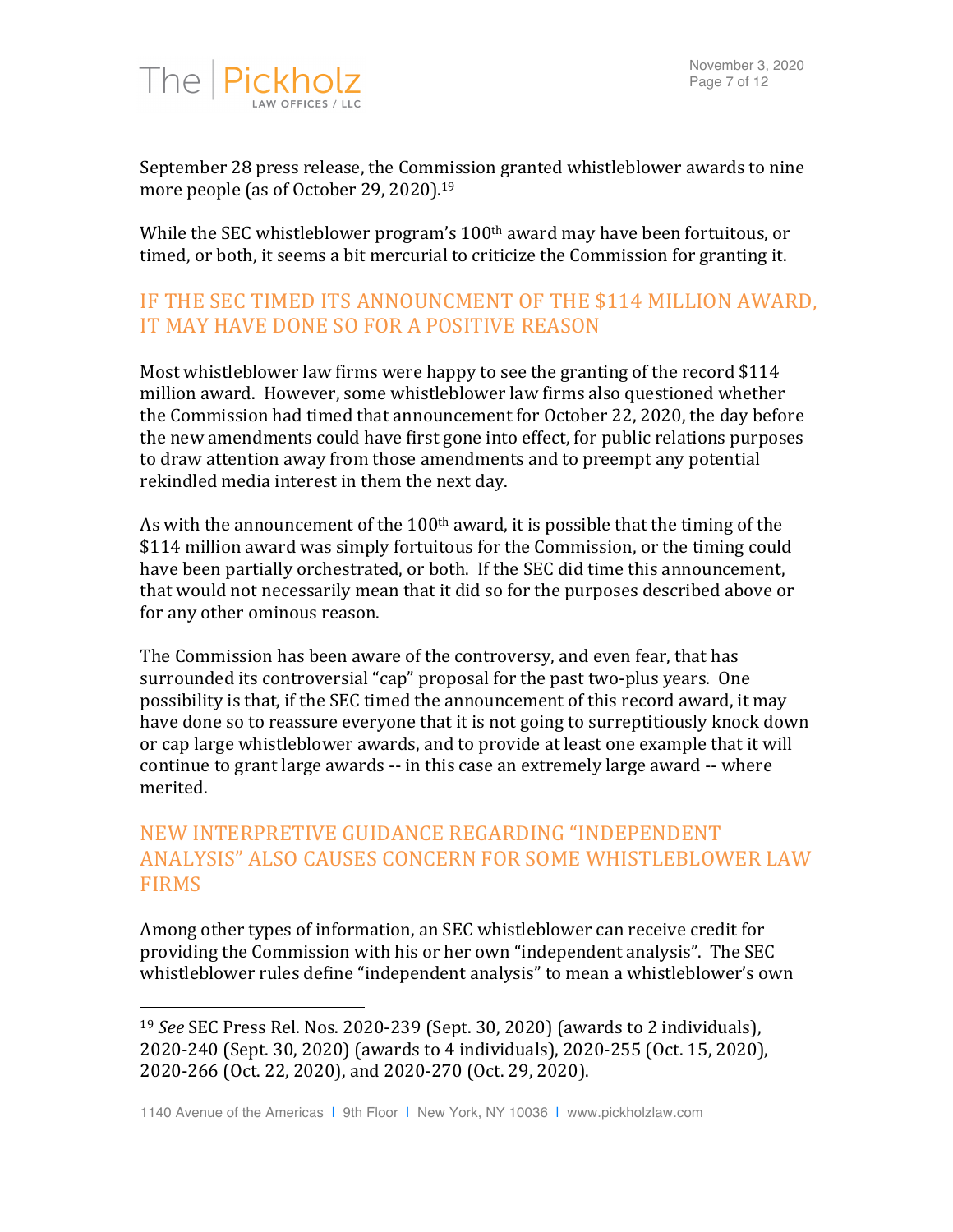

"examination and evaluation of information that may be publicly available, but which reveals information that is not generally known or available to the public".<sup>20</sup>

In the recent amendments to the whistleblower rules, the Commission provided new interpretive guidance as to how it intends to interpret the definition of "independent analysis". That new guidance has the potential to exclude from award consideration many whistleblowers who might previously have been award eligible.

According to the new guidance, a whistleblower's independent analysis must derive from multiple sources and, if the whistleblower's sources are publicly available, they must not be "readily identified and accessible by a member of the public without specialized knowledge, unusual effort, or substantial  $cost$ ".<sup>21</sup> Moreover, the fraud or violation that the whistleblower is reporting to the SEC must not be "reasonably inferable by the Commission from any of the sources individually".  $22$ 

Many whistleblower law firms are concerned about this new interpretive guidance. Even if the SEC Staff possesses certain information or documents, or that information is publicly available, that does not necessarily mean that the Staff understands it or recognizes its significance. Previously, a whistleblower could conduct his or her own analysis and formulate his or her own conclusions, and then explain that information and those conclusions, and their relevance to the underlying fraudulent conduct, to the SEC Staff. So long as the information was not already known to the Staff, and it made a meaningful contribution to the Staff's investigation of the Covered Action, the whistleblower could be eligible to receive an award. 

Depending on how rigidly the SEC applies this new interpretive guidance, many previously eligible whistleblowers might be denied awards in the future. This has the potential to be especially egregious because in certain situations, if the SEC Staff does not know the information or understand its import at the time when the whistleblower reports it, that is strong *ipso facto* evidence that that information was not "reasonably inferable" at the time. Under such circumstances, it may well be undisputed that the whistleblower provided the information, and that the Staff did not know or understand it, at the time. It is highly unlikely that either the CRS or the Commission could go back in time and determine -- *as a factual matter* -- that had

#### $^{20}$  17 C.F.R. §240.21F-4(b)(1)(i), (b)(3); 15 U.S.C. §78u-6(a)(3)(A).

<sup>21</sup> Final amendments to Whistleblower Program Rules at 122, Section II.P.3 (Sept. 23, 2020) (Final Interpretive Guidance).

<sup>22</sup> *Id*.

 

<sup>1140</sup> Avenue of the Americas | 9th Floor | New York, NY 10036 | www.pickholzlaw.com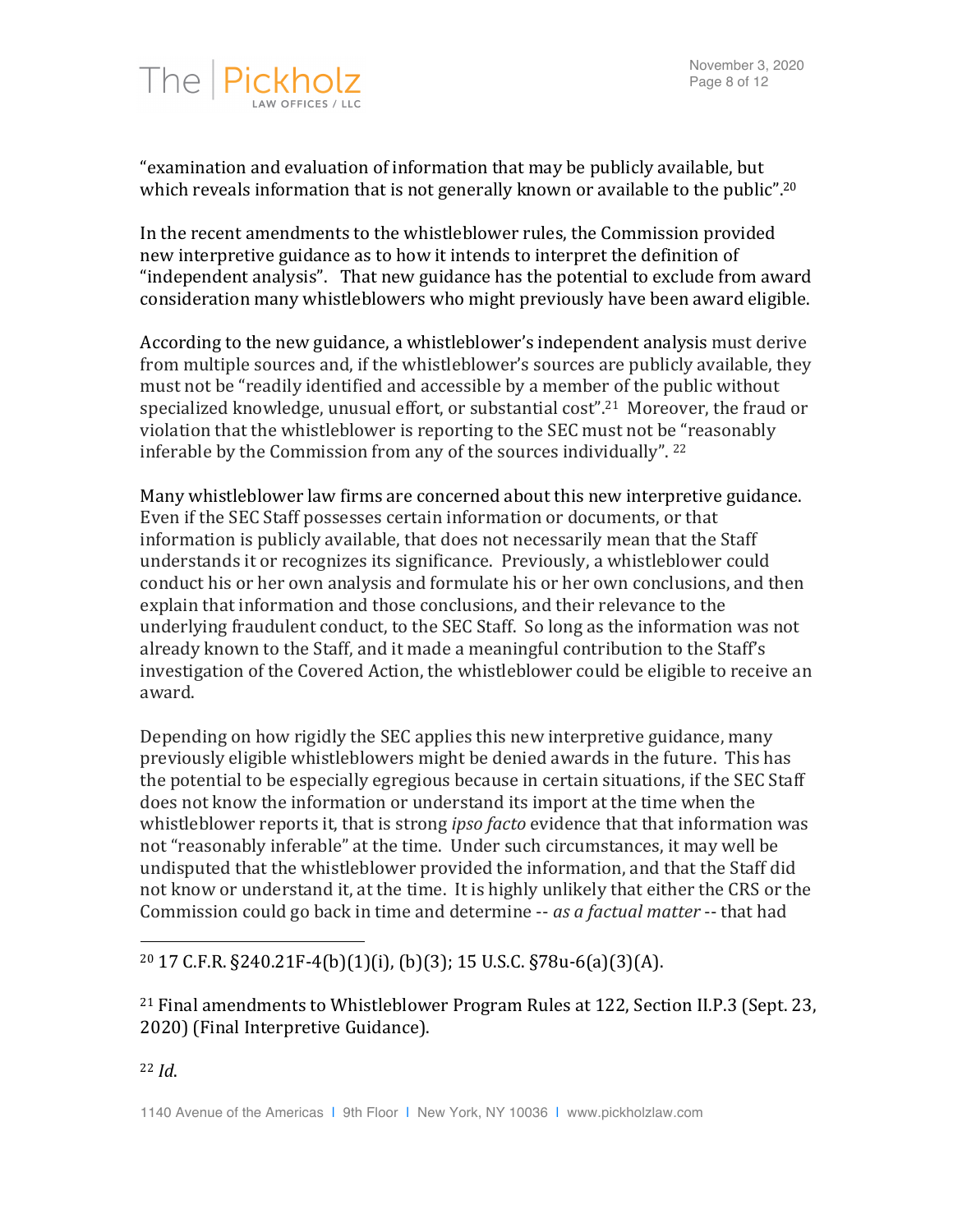

the whistleblower not provided his or her assistance, the Staff would have learned or figured it out on its own anyway. Years later, it is simply not possible to go back in time and un-ring that bell, as though the whistleblower had never reported his or her information in the first instance, to try to ascertain what the Staff would or would not have figured out on its own. It is this possible implication of relying upon hindsight speculation as the basis for denying awards to otherwise potentially meritorious whistleblowers that has given rise to concerns among potential whistleblowers and whistleblower law firms.

# OTHER RULES AND ANNOUNCEMENTS HAVE BEEN ENCOURAGING TO WHISTLEBLOWER LAW FIRMS

Depending on the perspective, one or more of the above SEC award announcements and amendments to the SEC whistleblower rules may be either encouraging, concerning, or neutral. However, there have been a few other amendments and announcements that have whistleblowers and SEC whistleblower law firms optimistic.

One recent amendment to the SEC whistleblower rules appears designed to increase the number of award-eligible whistleblowers. Previously, a "successful action" giving rise to a possible award was defined as an administrative or court order in the Commission's favor. Non-prosecution agreements ("NPAs"), deferred prosecution agreements ("DPAs"), and settlements entered into outside of the context of a judicial or administrative proceeding did not count. The new amendments state that for purposes of the "successful action" requirement, administrative actions will include both NPAs and DPAs "entered into by the U.S. Department of Justice" or similar settlements "entered into by the Commission outside of the context of a judicial or administrative proceeding  $\ldots$ "23

Another amendment<sup>24</sup> states that, generally speaking, for awards where the maximum 30% of the monetary sanctions collected would be \$5 million or less for both the Covered Action and any related actions, and no future collections are reasonably anticipated that would cause the maximum possible award to exceed \$5 million,<sup>25</sup> the Commission will pay a meritorious whistleblower the maximum  $30\%$ 

 

#### $25$  17 C.F.R.  $\S$ 240.21F-6(c)(1)(i).

<sup>&</sup>lt;sup>23</sup> 17 C.F.R.  $\S$ 240.21F-4(d)(3). The requirement that the monetary sanctions collected must exceed \$1 million remains the same.

 $24$  17 C.F.R. §240.21F-6(c).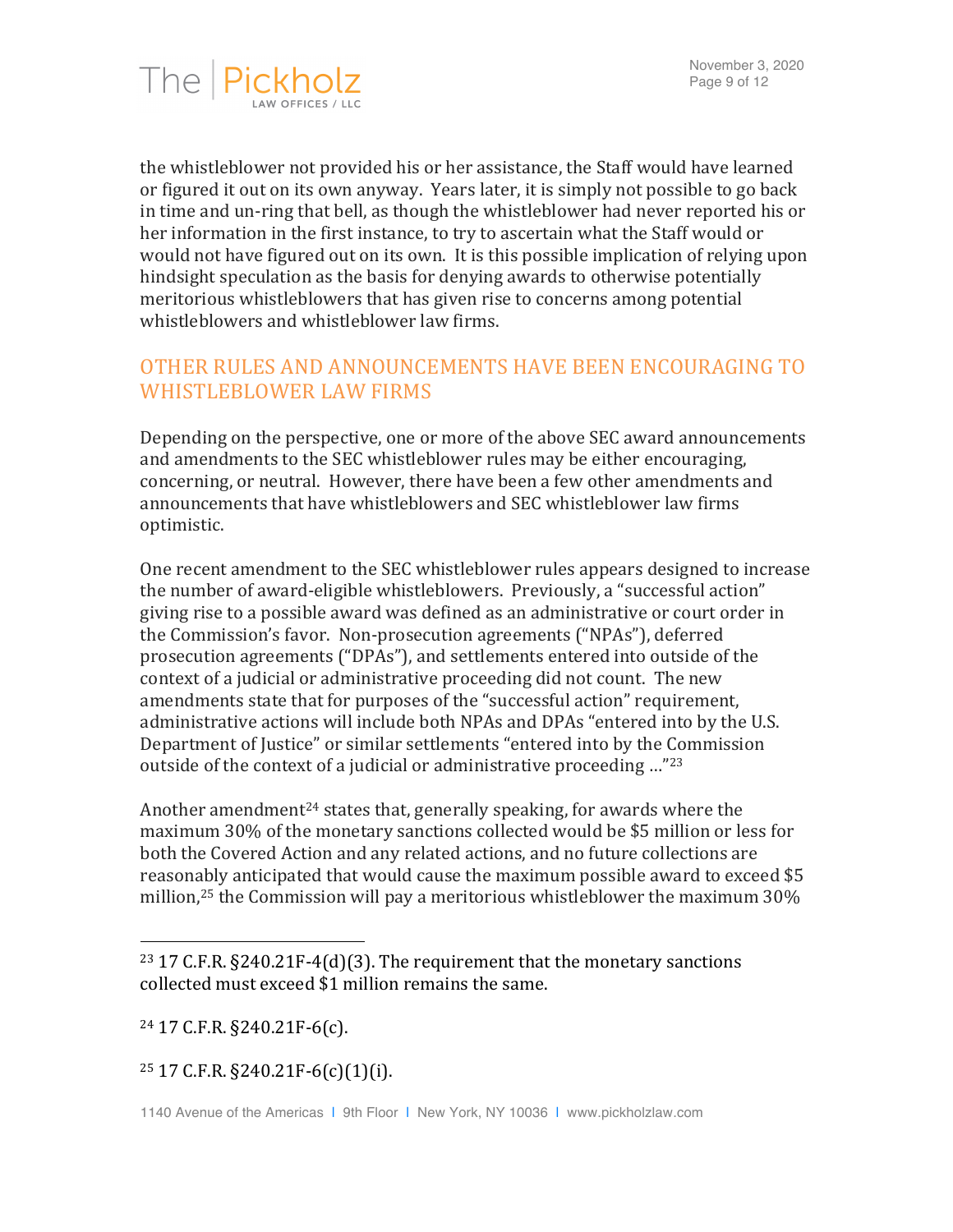

award<sup>26</sup> provided that no "negative" factors are present.<sup>27</sup> In addition, the whistleblower cannot be found to have unreasonably delayed in reporting his or her information to the Commission; $^{28}$  the whistleblower's information or assistance must be more than limited;<sup>29</sup> it would not "be inconsistent with the public interest, the promotion of investor protection, or the objectives of the whistleblower program";<sup>30</sup> and the award claim cannot trigger the provisions regarding awards to culpable whistleblowers.<sup>31</sup>

This amendment to Rule 21F-6(c) has the potential to be game changing. According to the Commission, 74% of all whistleblower awards that it has granted to date were below \$5 million.<sup>32</sup> Therefore, this amendment has the potential to increase the payout amount of SEC whistleblower awards for the majority of the SEC's whistleblowers. Where the requirements for this presumptive increase are satisfied, it may also decrease the amount of time that it takes to determine those awards.

In addition, on September 30, 2020, the Commission announced that during 2020 it granted a record 39 individual whistleblower awards, more than in any prior fiscal year since the SEC whistleblower program began.<sup>33</sup>

  $26$  17 C.F.R. §240.21F-6(c)(2).

<sup>27</sup> 17 C.F.R. §240.21F-6(c)(ii); *see* 17 C.F.R. §240.21F-6(b)(1), (3) for potential negative factors.

<sup>28</sup> 17 C.F.R. §240.21F-6(c)(iii).

 $29$  17 C.F.R. §240.21F-6(c)(iv)(a).

 $30\,$  17 C.F.R.  $\S$ 240.21F-6(c)(iv)(b).

 $31$  17 C.F.R.  $\S$ 240.21F-6(c)(ii).

 $32$  Final amendments to Whistleblower Program Rules at 151, Section VI.B.4 (Sept.) 23, 2020) (Economic Analysis).

<sup>33</sup> SEC press release, "SEC Whistleblower Program Ends Record-Setting Fiscal Year With Four Additional Awards" (Sept. 30, 2020), as found on October 29, 2020 at https://www.sec.gov/news/press-release/2020-240.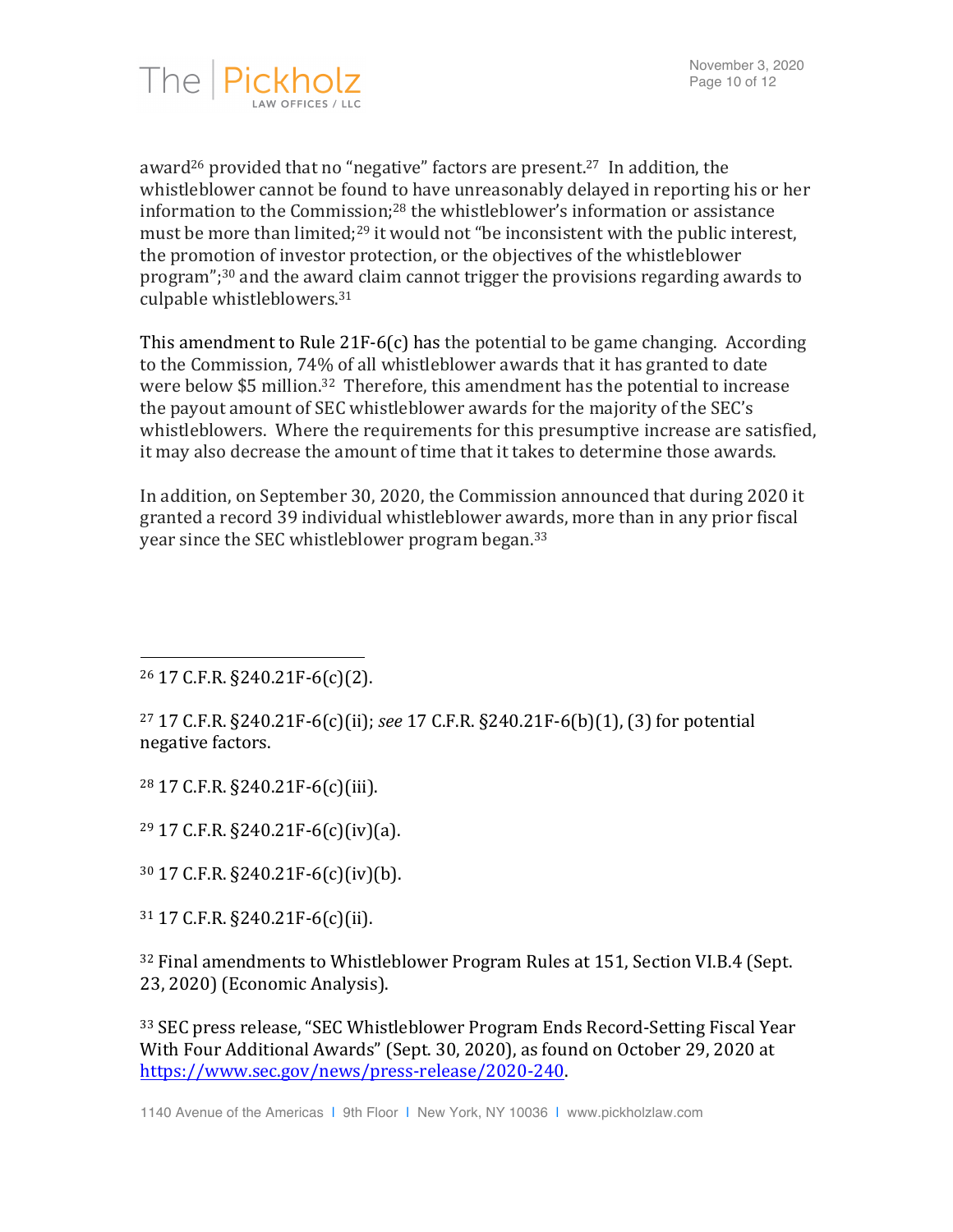November 3, 2020 Page 11 of 12



### **CONCLUSION**

Due to the history of the SEC whistleblower amendments, the original proposal that many deemed a "cap" on awards, the new interpretive guidance regarding "independent analysis", the lengthy delays in determining whistleblower award applications, and other factors, some whistleblower law firms remain cautious about the new amendments to the SEC whistleblower rules.

Other whistleblower law firms are optimistic about several of the recent rules amendments, including the new maximum award determination for awards of \$5 million and under, as well as the inclusion of DPAs, NPAs, and similar settlement agreements in the definition of successful actions. These whistleblower law firms are also encouraged by the recent announcements of the record \$114 million SEC whistleblower award, the record 39 whistleblower awards granted during the 2020 fiscal year, and the SEC whistleblower program exceeding 100 awards granted to date.

Either way, the recent amendments are still too new for any definitive pronouncements about what, if anything, these new whistleblower rules portend for the future of the SEC whistleblower program. More time is needed to see how the Commission interprets and applies these new amendments in practice.

\* \* \*

### ABOUT THE PICKHOLZ LAW OFFICES LLC

The Pickholz Law Offices LLC is a law firm that focuses on representing clients involved with investigations conducted by the U.S. Securities and Exchange Commission, FINRA, and other financial and securities regulators.

The Pickholz Law Offices has represented employees, officers, and others in SEC whistleblower cases involving financial institutions and public companies listed in the Fortune Top 10, Top 20, Top 50, Top 100, Top 500, and the Forbes Global 2000. We were the first law firm ever to win an SEC whistleblower award for a client on appeal to the full Commission in Washington, an achievement that Inside Counsel magazine named one of the five key events of the SEC whistleblower program. Examples of the Firm's SEC whistleblower cases are available on the Our Cases  $&$  Results page on our website.

In addition to representing SEC whistleblowers, since 1995 the Firm's founder, Jason R. Pickholz, has also represented many clients in financial and securities enforcement investigations conducted by the SEC, FINRA, the Commodity Futures Trading Commission, the U.S. Department of Justice and US Attorneys Offices, State authorities, and more. Examples of some of the many white collar and securities enforcement cases